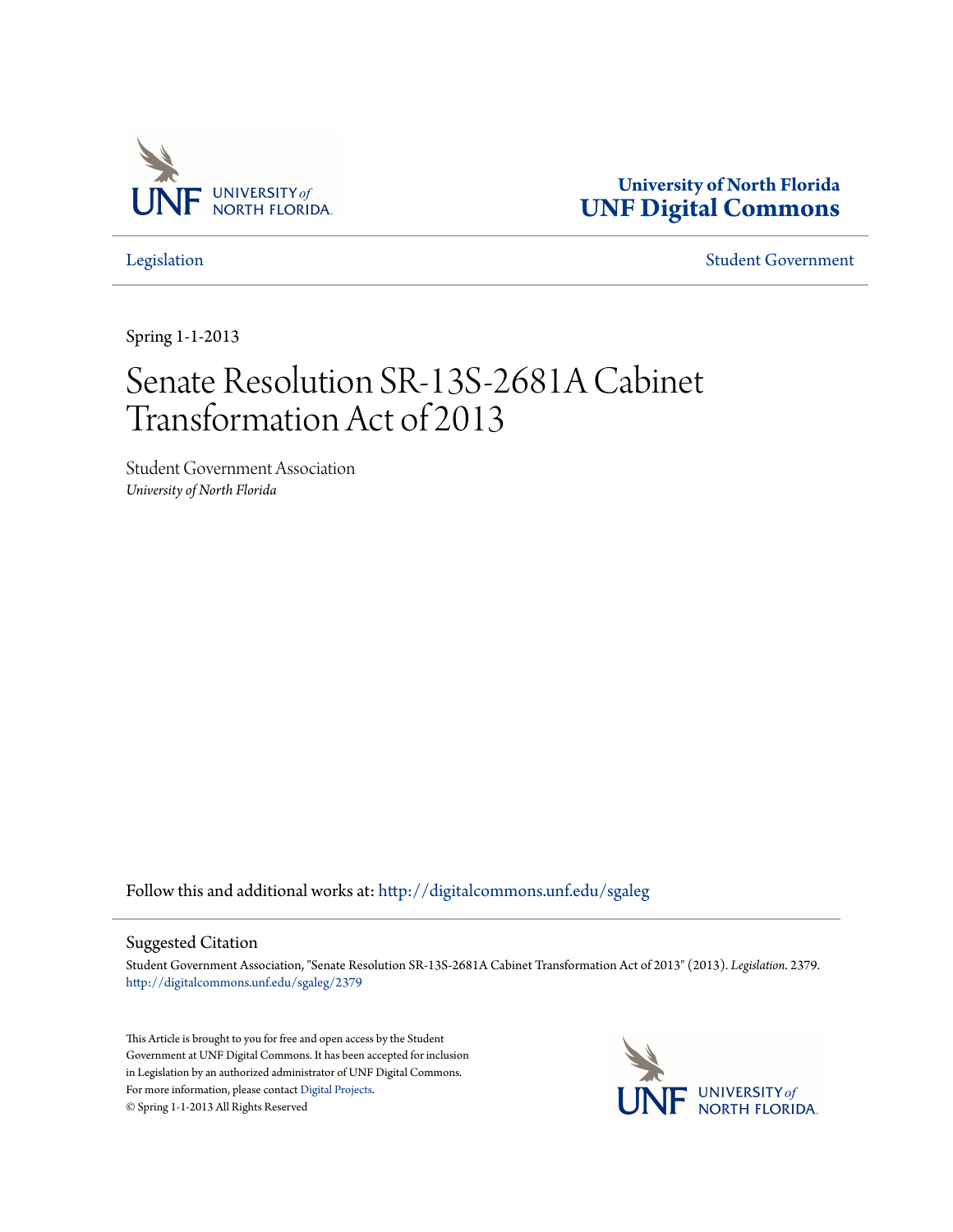

## **SENATE LEGISlATION SR-13S-2681A**

U11i~···rsfty *of North Florida* 

| $\mathbf 1$          |                                                                                                |                                                                                                                                                                                                                                                                        | SR-13S-2681A : Cabinet Transformation Act of 2013                                                                                                                                        |  |
|----------------------|------------------------------------------------------------------------------------------------|------------------------------------------------------------------------------------------------------------------------------------------------------------------------------------------------------------------------------------------------------------------------|------------------------------------------------------------------------------------------------------------------------------------------------------------------------------------------|--|
| $\overline{c}$<br>3  | Whereas:                                                                                       | The Student Government of the University of North Florida was established to<br>represent student concerns in all University wide matters; and                                                                                                                         |                                                                                                                                                                                          |  |
| 4<br>5<br>6<br>7     | Whereas:                                                                                       | The Student Senate is the legislative body of the University of North Florida's<br>Student Government given the responsibility of carrying out such legislative acts that<br>are necessary and proper for the Student Body of the University of North Florida;<br>and; |                                                                                                                                                                                          |  |
| 8<br>9               | Whereas:                                                                                       | Legislation dealing with necessary and proper statutory revisions shall be considered<br>by Student Senate; and                                                                                                                                                        |                                                                                                                                                                                          |  |
| 10<br>11             | Whereas:                                                                                       | The Senate President Pro-Tempore position and Constitution & Statues Committee<br>Chair position have similar duties; and                                                                                                                                              |                                                                                                                                                                                          |  |
| 12<br>13             | Whereas:                                                                                       | Combining these two positions would create a more efficient cabinet and would be a<br>more fiscally responsible use of A&S funds; and                                                                                                                                  |                                                                                                                                                                                          |  |
| 14                   | Furthermore: The following revisions are being proposed to the Senate Policies and Procedures; |                                                                                                                                                                                                                                                                        |                                                                                                                                                                                          |  |
| 15<br>16             | <b>SENATE POLICIES AND PROCEDURES</b>                                                          |                                                                                                                                                                                                                                                                        |                                                                                                                                                                                          |  |
| 17                   | III.                                                                                           | <b>Senate Officers and Their Duties</b>                                                                                                                                                                                                                                |                                                                                                                                                                                          |  |
| 18<br>19             |                                                                                                | C.                                                                                                                                                                                                                                                                     | Senate President Pro-Tempore                                                                                                                                                             |  |
| 20<br>21<br>22<br>23 |                                                                                                | 1.                                                                                                                                                                                                                                                                     | To assume the previously described duties of the Senate President in<br>the event of his or her absence.                                                                                 |  |
| 24<br>25<br>26       |                                                                                                | 2.                                                                                                                                                                                                                                                                     | To serve as a voting member Chair of the Constitution and Statutes<br>Committee and as a non-voting, ex-officio member of all other<br>Senate standing committees and ad-hoc committees. |  |
| 27                   | V.                                                                                             | <b>Standing Committees of the Senate</b>                                                                                                                                                                                                                               |                                                                                                                                                                                          |  |
| 28<br>29<br>30       |                                                                                                | 2.                                                                                                                                                                                                                                                                     | <b>Constitution and Statutes Committee</b>                                                                                                                                               |  |